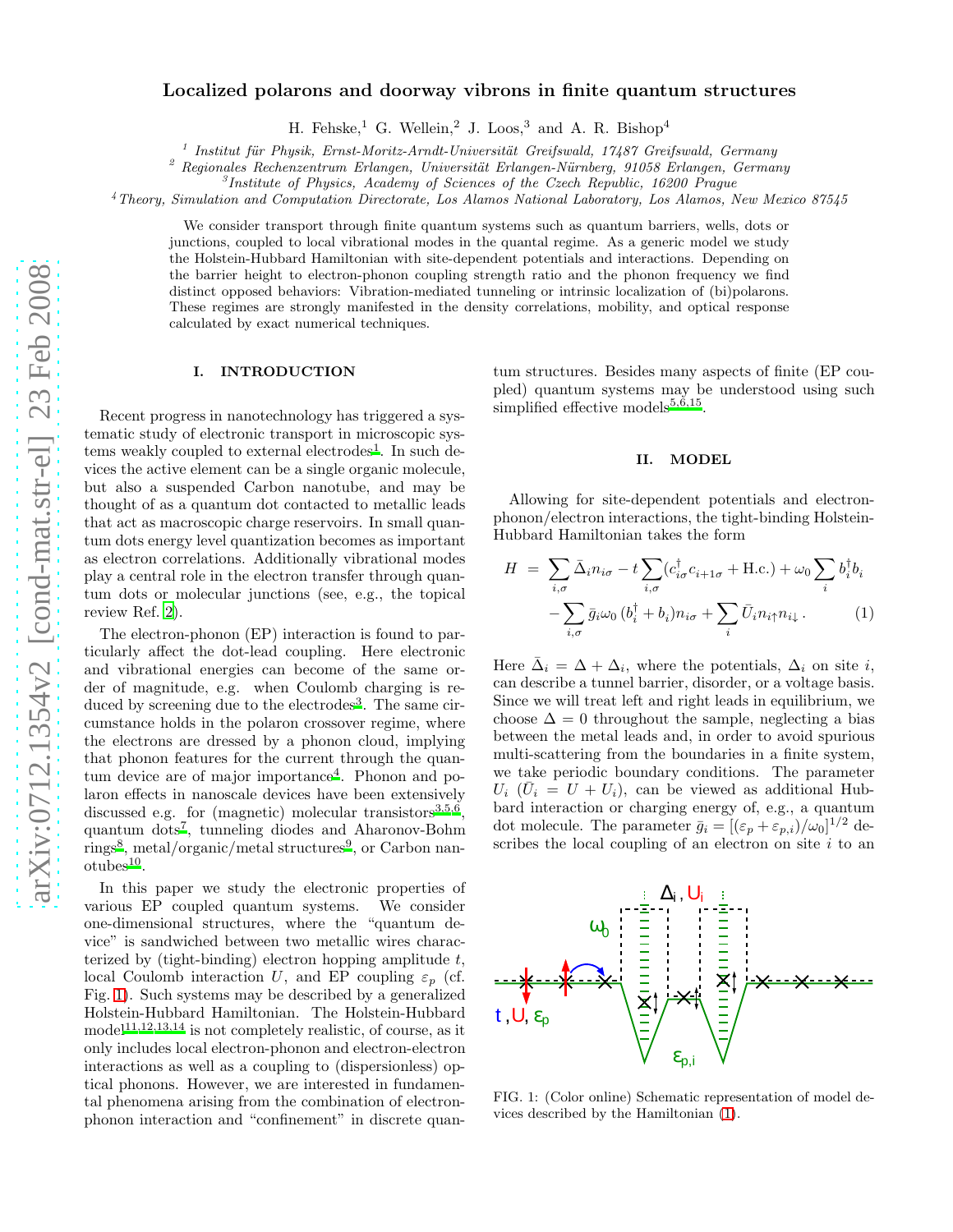internal optical vibrational mode at the same site<sup>[16](#page-5-5)</sup>. Here  $(\varepsilon_p + \varepsilon_{p,i})$  denotes the corresponding polaron binding energy, and  $\omega_0$  is the frequency of the optical phonon<sup>[17](#page-5-6)</sup>. In this way the model, e.g., mimics tunneling through (single or double) barriers ( $\Delta_i > 0$ ), trapping of electrons, polarons, or bipolarons at single-impurity or double-well sites  $(\Delta_i < 0)$ , or transport through quantum dots with soft dot-lead links.

On a translational invariant lattice ( $\bar{\Delta}_i = \Delta$ ,  $\bar{g}_i = g$ ,  $\bar{U}_i = U$ ) the Holstein-Hubbard model can be numerically solved by variational diagonalization in the oneand two-particle sectors of interest here. This holds in the thermodynamic limit, for the whole range of parameters and any dimension (for a recent review of the Holstein (bi)polaron problem see Ref. [18](#page-5-7)). The main result is a continuous cross over with increasing EP coupling strength, from electronic quasiparticles weakly renormal-ized by phonons to (small) polarons or bipolarons<sup>[19](#page-5-8)</sup>. Depending on the value of the adiabaticity ratio  $\alpha = \omega_0/t$ , in one-dimensional systems, the large-to-small polaron cross over is determined by the more restrictive of the two conditions  $\lambda = \varepsilon_p/2t \ge 1$  (relevant for  $\alpha \ll 1$ , adiabatic regime) or  $g^2 \geq 1$  (for  $\alpha \gg 1$ , anti-adiabatic regime)<sup>[20](#page-5-9)</sup>.

Here we address the problems of polaron/bipolaron formation and phonon-assisted transport for the more complicated inhomogeneous barrier structures and interactions described by the above Hamiltonian.

# III. NUMERICAL RESULTS AND DISCUSSION

In our numerical work we combine exact diagonaliza-tion (ED) and kernel polynomial methods<sup>[21](#page-5-10)[,22](#page-5-11)</sup> to determine the ground-state and spectral properties. All energies will be measured in units of t.

#### A. Single-electron case

We first consider a single electron that tunnels through a single quantum barrier. The barrier height is assumed to considerably exceed the electron half-bandwidth. Outside the barrier the electron is subjected to a rather moderate EP coupling,  $\varepsilon_p = 0.5$ . The chosen phonon frequency  $\omega_0 = 0.4$  reflects an adiabatic situation.

Figure [2](#page-1-0) shows the behavior of the system's kinetic energy

$$
E_{kin} = -\sum_{i,\sigma} \langle (c_{i\sigma}^{\dagger} c_{i+1\sigma} + \text{H.c.}) \rangle \tag{2}
$$

as the EP coupling strength is increased at the barrier site. Recall that both coherent and incoherent transport processes contribute to  $E_{kin}$ . Without loss of generality we assume the barrier to be located at site 4. For  $\varepsilon_{p,4} = 0$  the barrier is almost impermeable, consequently the local electron density  $n_{e,i} = \langle n_{i\uparrow} + n_{i\downarrow} \rangle$  is near zero at site 4. An additional local EP interaction  $\varepsilon_{p,4}$  renormalizes the on-site adiabatic potential, i.e., it leads to a



<span id="page-1-0"></span>FIG. 2: (Color online) Kinetic energy of a single electron on a  $N = 8$  site ring with potential barrier  $\Delta_4 = 4$  at site  $i = 4$ . The main panel gives  $E_{kin}$  (squares), the electron density  $n_{e,4}$ (circles), and the mean phonon number  $n_{ph,4}$  (diamonds) at the barrier site as functions of an additional EP coupling  $\varepsilon_{p,4}$ . The inset shows the variation of  $E_{kin}$  if the potential  $\Delta_4$  is lowered keeping  $\varepsilon_{p,4} = 0$  (triangles up), or if  $\varepsilon_{p,4}$  is raised with  $\Delta_4 = 0$  (triangles down).

local polaronic level shift that softens the barrier. Note that the kinetic energy stays almost constant until  $\varepsilon_{p,4}$ exceeds a certain critical value,  $\varepsilon_{p,4}^c$ . At  $\varepsilon_{p,4}^c$ , the mobility of the electron is arrested, and the charge carrier becomes quasi localized at the barrier site<sup>[23](#page-5-12)</sup>. The large number of bound vibrational states  $(n_{ph,4} = \langle b_4^{\dagger} b_4 \rangle \simeq 10)$  give rise to a displaced oscillator state at site 4, i.e. a new equilibrium state of the lattice results, which lowers the energy. The jump-like transition is in striking contrast to what is observed if we increase only the EP coupling locally (without having a barrier), or if we form a quantum well  $(\Delta_4 < 0)$  without additional EP interaction (see inset of Fig. [2\)](#page-1-0). In these cases we found a gradual transition from a nearly free electron to a rather immobile particle.

The extremely sharp polaron transition is accompanied by a drastic change in the optical response. The regular part of the optical conductivity is given by

$$
\sigma_{reg}(\omega) = \sum_{n>0} \frac{|\langle n|\hat{j}|0\rangle|^2}{\omega_n} \delta(\omega - \omega_n), \qquad (3)
$$

where  $\hat{j} = \mathrm{i}et\sum_{i,\sigma}(c_{i\sigma}^{\dagger}c_{i+1\sigma} - c_{i+1\sigma}^{\dagger}c_{i\sigma})$  is the current operator and  $|n\rangle$  label the eigenstates of H with excitation energy  $\omega_n = E_n - E_0$ .

Figure [3](#page-2-0) shows  $\sigma_{reg}(\omega)$  and the integrated spectral weight

$$
S_{reg}(\omega) = \int_0^{\omega} \sigma_{reg}(\omega') d\omega', \qquad (4)
$$

in the vicinity of the transition, where a tiny increase of  $\varepsilon_{p,4}$  (of about  $8 \times 10^{-3}$ , from top to bottom) substantially changes the optical spectra. While the upper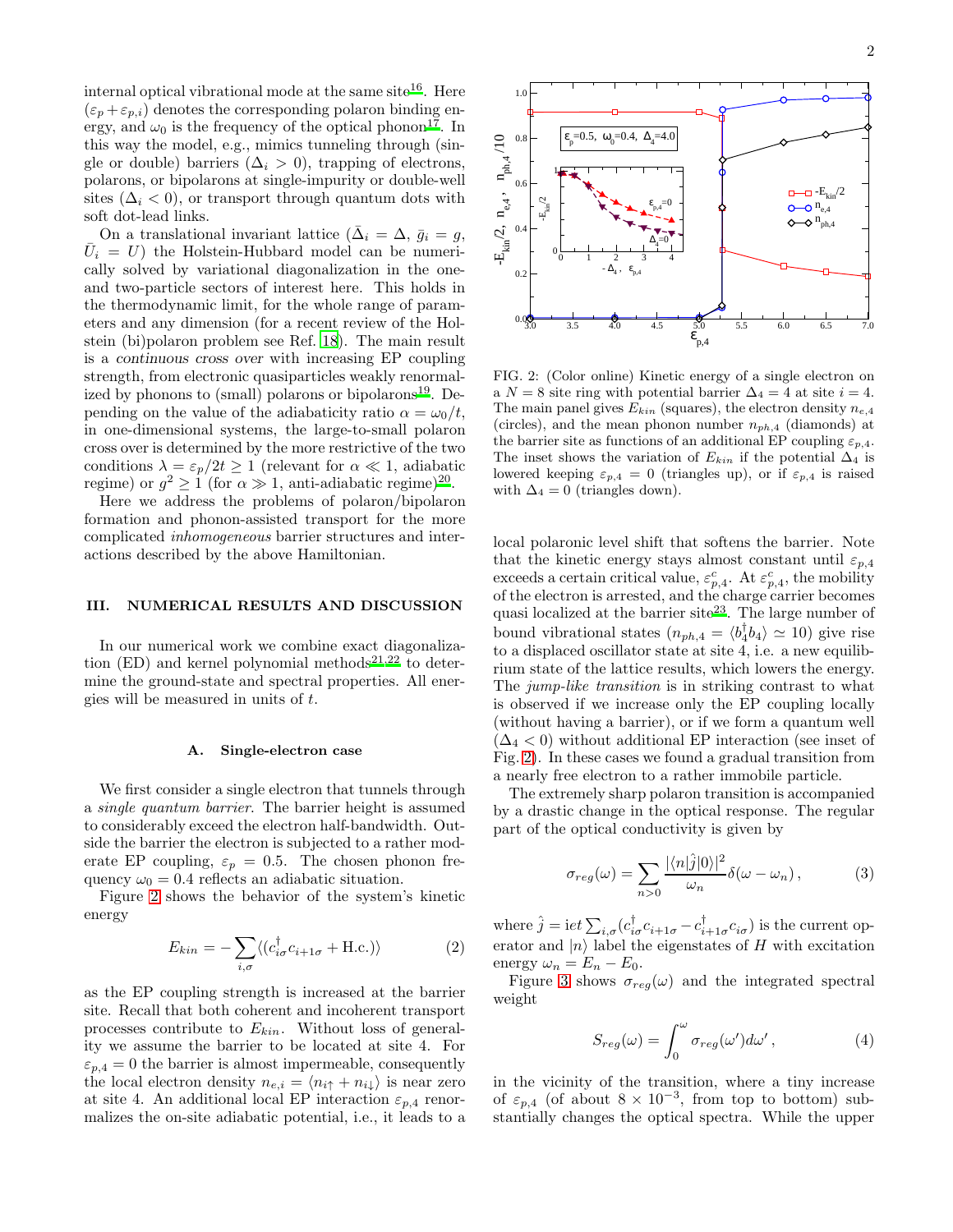

<span id="page-2-0"></span>FIG. 3: (Color online) Optical response for the single-barrier system for various  $\varepsilon_{p,4}$ . Dashed lines give the integrated weight  $S_{reg}(\omega)$ .

panel resembles the optical spectra of a large polaron with an absorption maximum at small frequencies and a rather asymmetric line shape, we found a bimodal signature near the transition point (middle panel) and finally the typical (almost symmetric) small polaron absorption just above  $\varepsilon_{p,4}^c$  (lower panel). In this manner the system acts as an optical switch.

Corresponding behavior is found if we increase the barrier (voltage bias) keeping  $\varepsilon_{p,4}$  fixed (see Fig. [4\)](#page-2-1). Again the transition is "discontinuous" for small phonon frequencies, where the concept of an adiabatic energy surface holds to a good approximation. At larger phonon frequencies non-adiabatic effects become increasingly important. Here the EP coupling does not work against the (static) barrier directly and the transition softens as in normal polaronic systems. Furthermore, for  $\omega_0 \gg 1$ , the EP coupling constant  $\bar{g}_4$  is reduced (i.e., although  $\varepsilon_{p,4}$  is fixed we leave the strong coupling regime).

In Fig. [4](#page-2-1) we have included the results obtained by a simple approximative analytical approach to the singlebarrier problem. Assume that

$$
p_j = a(R) e^{|i-j|/R} \tag{5}
$$

with  $a(R) = \tanh \frac{1}{2R}$  is the probability for finding the particle at site  $j$  away from the barrier site  $i$ . Then, for the infinite system, the ground-state energy of a polaron with radius R, where  $R = \infty$  corresponds to the free electron while  $R = 0$  describes a small polaron localized at the impurity site, is given as

$$
E(R) = E_{loc}^{va} + E_{kin}^{va} \tag{6}
$$



<span id="page-2-1"></span>FIG. 4: (Color online) Kinetic energy upon increasing the barrier height  $\Delta_4$  at constant EP coupling. Filled (open) symbols denote ED (analytical) results for  $N = 8$  ( $N = \infty$ ).

with

$$
E_{loc}^{va} = \Delta_i a(R) - \omega_0 \bar{g}_i^2 a^2(R) [2 - a(R)]
$$
  
\n
$$
- 2\omega_0 g^2 a^2(R) \sum_{i \ge 1}^N e^{-\frac{2i}{R}} \left[ 2 - e^{-\frac{i}{R}} a(R) \right], \qquad (7)
$$
  
\n
$$
E_{kin}^{va} = -4te^{-\frac{1}{2R}} a(R) \left[ \exp \left\{ -\frac{1}{2} a^2(R) \left[ \bar{g}_i^2 + g^2 e^{-\frac{2}{R}} \right] \right\} \right]
$$

$$
+\sum_{i\geq 1}^{N} e^{-\frac{i}{R}} \exp\left\{-\frac{1}{2}g^{2}a^{2}(R)e^{-\frac{2i}{R}}\left[1+e^{-\frac{2}{R}}\right]\right\}.
$$
\n(8)

Of course,  $E(R)$  has to be minimized with respect to R. Although the kinetic energy calculated in this way neglects important contributions from multi-phonon proce[s](#page-5-13)ses<sup>24</sup>, we see that  $E_{kin}^{va}$  gives a reasonable estimate for the critical value of  $\Delta_4^c$ , at least in the adiabatic regime. In the anti-adiabatic region,  $E_{kin}^{va}$  fails to describe the observed continuous cross over. This is a well-known shortcoming of such a kind variational approaches, which normally yield an abrupt polaron transition in the whole frequency  $\text{range}^{11}$  $\text{range}^{11}$  $\text{range}^{11}$ .

#### B. Two-electron case

Next we investigate two electrons in a single-barrier structure. Now, increasing the EP coupling on a barrier site with strong Coulomb repulsion, we found two successive transitions, see Fig. [5.](#page-3-0) In the first step one electron becomes localized at the barrier site blocking, because of the large U, the second one. Raising  $\varepsilon_{p,4}$  further, both particles will be trapped, forming an on-site bipolaron. This can be seen most clearly by monitoring the density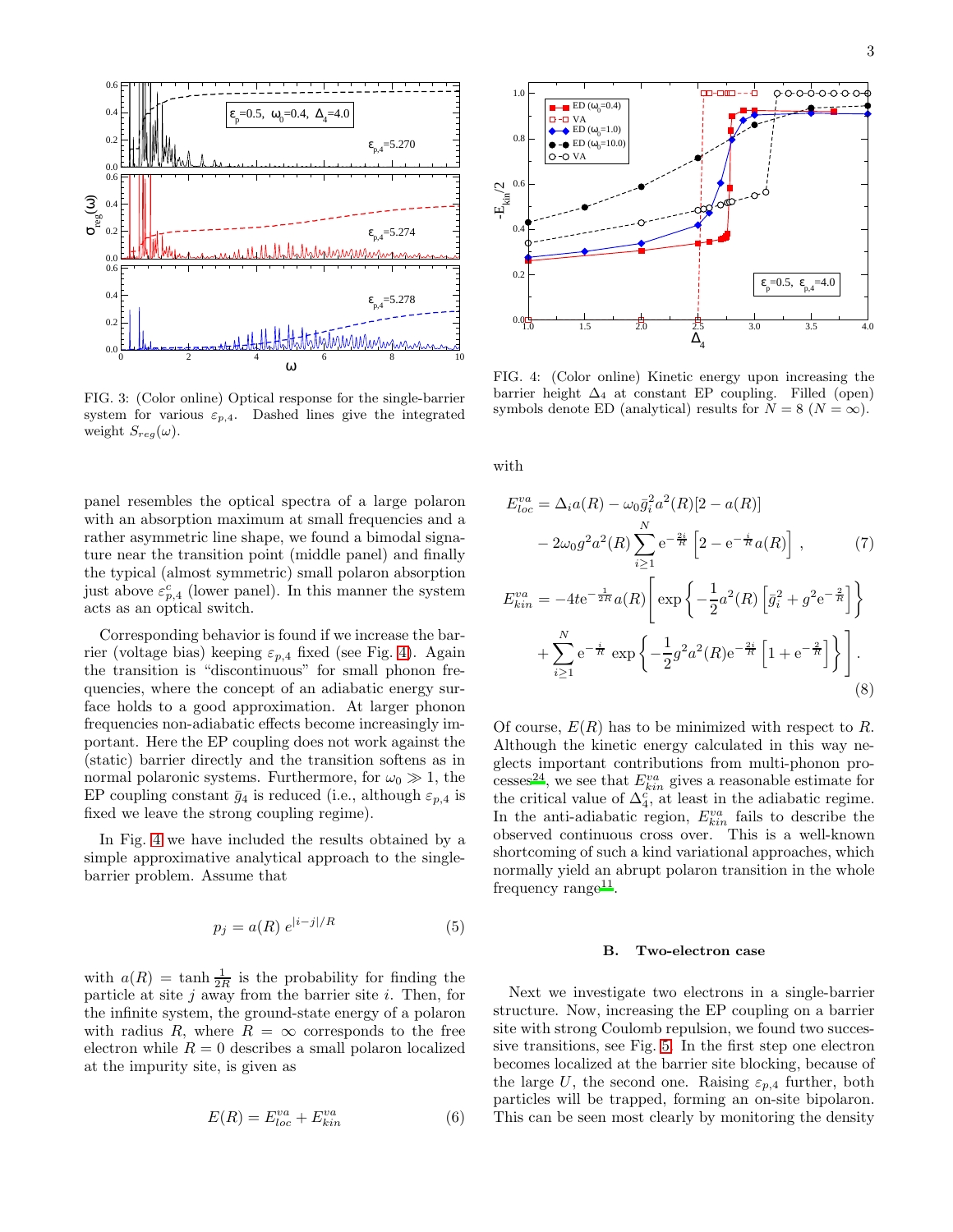

<span id="page-3-0"></span>FIG. 5: (Color online) Kinetic energy (squares) and mean electron/phonon numbers (circles/diamonds) for the case of two electrons in a singlet state. We assumed strong Hubbard interaction at the barrier ( $U_4 = 10, \Delta_4 = 2.5$ ). Otherwise  $U = 0$ ,  $\varepsilon_p = 0.5$ , and  $\omega_0 = 0.4$ . The insets display the weight of the m-phonon state in the ground state,  $|c_m|^2$ , for several characteristic  $\varepsilon_{p,4}$ .

correlation

$$
d_i = \frac{1}{4}(n_{e,i} + 2\langle n_{i\uparrow}n_{i\downarrow} \rangle) \tag{9}
$$

as a function of the EP coupling.  $E_{kin}$  and  $n_{ph,4}$  clearly also show this two-step transition, being related to significant changes of the ground-state phonon distribu-tion<sup>[19](#page-5-8)[,22](#page-5-11)</sup>,  $|c_m|^2$ , see insets. The comparison of data for  $N = 8$ , 10 shows that there is almost no finite-size dependence of the results.

Finally let us consider the double-barrier quantum dot structure sketched in Fig. [1,](#page-0-0) with two electrons in the system. We plot in Fig. [6](#page-3-1) the kinetic energy and the particle occupation of the barrier and embedded dot sites as functions of the depth of the quantum well ( $\Delta_5$  < 0). The upper panel describes the regime of moderate Coulomb interaction at the dot, with  $U = 0$  otherwise. Here the dot is unoccupied until its potential is lowered below a critical value. Then the particles initially located together at one of the dot-lead sites are transferred onto the dot. In this process they change their nature from a bipolaronic quasiparticle to two electrons solely (linearly dependent) bound by the potential well (impurity). Thus the ground state is a multi-phonon (few-phonon) state for  $\Delta_5 > \Delta_5^c$  ( $\Delta_5 < \Delta_5^c$ ). If the system has a large Coulomb interaction everywhere, double occupancy is prohibited (lower panel). Then we find initially one polaron per barrier (lead-dot) site and only one particle tunnels to the dot at  $\Delta_5^c$  , thereby stripping its phonons away. Note that the mobility is enhanced in the transition region.

This effect is even more pronounced if we suppose that the EP coupling acts on the dot-lead link sites only. As can be seen from Fig. [7](#page-3-2) there is large jump-like increase of the particle's kinetic energy if the quantum well reaches



<span id="page-3-1"></span>FIG. 6: (Color online) Two electrons in a quantum doublebarrier system ( $\Delta_{4,6} = 2.5$ ), where the potential of the central site  $\Delta_5$  is lowered with respect to the leads (cf. Fig. [1\)](#page-0-0). Shown are the kinetic energy (squares) and the on-site density correlations (triangles) for  $\varepsilon_p = 0.5$ ,  $\omega_0 = 0.4$  and  $U = 0$ ,  $U_5 = 1$ in the upper panel, while  $U = 9$ ,  $U_5 = 0$  in the lower panel.



<span id="page-3-2"></span>FIG. 7: (Color online) Quantum-well configuration with two electrons. Parameters as in Fig. [6](#page-3-1) (upper panel) but now  $\varepsilon_p = 0$ . For comparison we show  $E_{kin}$  for a reference system without any EP coupling at the links.

 $\Delta_5^c$  . At  $\Delta_5^c$  the bipolaron, located at one of the dot-lead link sites, dissolves and the electrons can pass over to the dot. Clearly  $E_{kin}$  decreases if we lower the potential of the quantum dot further but note that for  $\Delta_5 < \Delta_5^c$ the kinetic energy is still larger than for a reference system without EP coupled dot-lead link sites. In this way the local coupling to vibrational degrees of freedom of the barrier opens the gate for particle transmission, i.e., vibronic excitations play the role of "doorway states".

To corroborate the importance of these quantum lattice fluctuation effects we determined the optical spectra below, near, and above the threshold  $\Delta_5^c$ . The data presented in Fig. [8](#page-4-10) give clear evidence for (bi)polaron hop-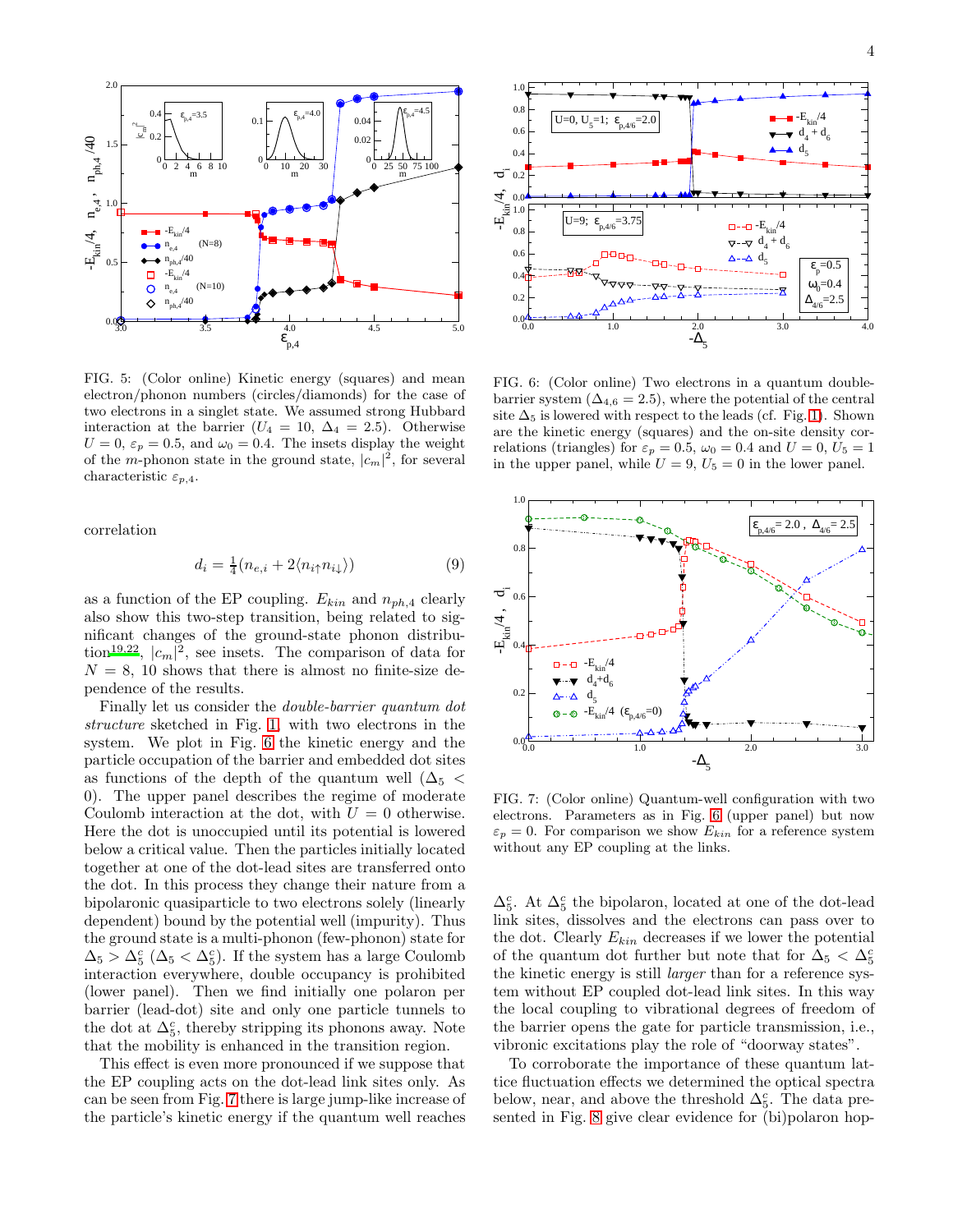

<span id="page-4-10"></span>FIG. 8: (Color online) Optical conductivity for a "soft-linked" quantum dot system with two electrons (parameters as in Fig. [7\)](#page-3-2). The insets give the corresponding phonon distribution functions.

ping transport for a shallow quantum well, with dominant phonon emission and absorption processes, but resonant vibration-mediated tunneling takes place for a deeper well.

We emphasize that the increase of  $E_{kin}$  in passing below  $\Delta_5^c$  is accompanied by a decrease of the total integrated weight  $S_{reg}(\infty)$  of the regular (incoherent) part of  $\sigma_{req}(\omega)$  (compare dashed lines in Fig. [8](#page-4-10) from top to bottom). Thus, exploiting the f-sum rule,

$$
-E_{kin}/2 = D + S_{reg}(\infty), \qquad (10)
$$

we can conclude that the coherent contribution (Drude part  $D$ ) to  $E_{kin}$  is amplified. The insets substantiate this interpretation. Starting from a Poisson-like distribution of  $|c_m|^2$ , a second maximum develops at  $m=0$  for  $\Delta_5 \gtrsim$ 

 $\Delta_5^c$ , and finally, for  $\Delta_5 < \Delta_5^c$ , the ground state contains only zero-, one- and two-phonon states with substantial weight.

### IV. SUMMARY

To conclude, investigating finite quantum structures coupled to vibronic degrees of freedom in the framework of a generalized Holstein-Hubbard Hamiltonian, we have demonstrated that interesting new physics, such as intrinsic (bi)polaron localization or phonon-assisted transmission, emerges when the energy scales set by external potentials, Coulomb and electron-phonon interactions become comparable. In this regime the interplay between the linear effects resulting from the barriers/cavities and the nonlinearity inherent in a discrete interacting electron-phonon system is of major importance. A general understanding of vibrational effects in (molecular) quantum transport, however, is still far off. Our objects in view will be to study (i) how polaronic quasiparticles time evolve when passing through phononcoupled nanoscale structures and (ii) how finite temperature (heating) affects the balance between coherent and incoherent transport mechanisms.

### Acknowledgments

The authors would like to thank A. Alvermann, G. Schubert, and S. A. Trugman for useful discussions. This work was supported by DFG through SFB 512 and Grant No. 436 TSE 113/33, KONWIHR Bavaria, Academy of Sciences of the Czech Republic, and U.S. DOE. Numerical calculations were performed at LRZ Munich. H.F. and G.W. acknowledge hospitality at the Los Alamos National Laboratory and the Institute of Physics AS CR.

- <span id="page-4-0"></span>1 J. Chen, M. A. Read, A. M. Rawlett, and J. M. Tour, Science 286, 1550 (1990); J. Park, A. N. Pasupathy, J. L. Goldsmith, C. Chang, Y. Yaish, J. R. Petta, M. Rinkoski, J. P. Sethna, H. D. Abruña, P. L. McEuen, D. C. Ralph, Nature 417, 722 (2002); J. Reichert, R. Ochs, D. Beckmann, H. B. Weber, M. Mayor, and H. v. Lhneysen, Phys. Rev. Lett. 88, 176804 (2002); S. Kubatkin, A. Danilov, M. Hjort, J. Cornil, J. L. Bredas, N. Stuhr-Hansen, P. Hedegard, T. Bjornholm, Nature 425, 698 (2003); H. Park, Nature Materials 6, 330 (2007).
- <span id="page-4-1"></span><sup>2</sup> M. Galperin, M. A. Ratner, and A. Nitzan, J. Phys. Condens. Matter 19, 103201 (2007).
- <span id="page-4-2"></span> $3$  M. D. Nuñez Regueiro, P. S. Cornaglia, G. Usaj, C. A. Balseiro, Phys. Rev. B accepted. [arXiv:0707.0242.](http://arxiv.org/abs/0707.0242)
- <span id="page-4-3"></span><sup>4</sup> A. Zazunov and T. Martin, Phys. Rev. B 76, 033417 (2007).
- <span id="page-4-4"></span><sup>5</sup> A. Mitra, I. Aleiner and A. J. Millis, Phys. Rev. B 69,

245302 (2004); S.Takei, Y. B. Kim, and A. Mitra, Phys. Rev. B 72, 075337 (2005).

- <span id="page-4-5"></span> $6$  P. S. Cornagalia, D. R. Grempel, and H. Ness, Phys. Rev. B 71, 075320 (2005).
- <span id="page-4-6"></span> $^7$  T. Inoshita and H. Sakaki, Phys. Rev. B  $\bf{46},$   $\bf{7260}$  (1992); S. Hameau, Y. Guldner, O. Verzelen, R. Ferreira, and G. Bastard, Phys. Rev. Lett. 83, 4152 (1999); E. A. Muljarov and R. Zimmermann, Phys. Rev. Lett. 93, 237401 (2004); M. Hohenadler and H. Fehske, J. Phys.: Condens. Matter 19, 255210 (2007); M. Hohenadler and P. Littlewood, Phys. Rev. B 76, 155122 (2007).
- <span id="page-4-7"></span><sup>8</sup> J. Bonča and S. A. Trugman, Phys. Rev. Lett. 75, 2566 (1995); K. Haule and J. Bonča Phys. Rev. B 59, 13087 (1999).
- <span id="page-4-8"></span> $9\,$  Z. G. Yu, D. L. Smith, A. Saxena, and A. R. Bishop, Phys. Rev. B 59, 16001 (1999).
- <span id="page-4-9"></span><sup>10</sup> B.J. LeRoy, S.G. Lemay, J. Kong, and C. Dekker, Nature